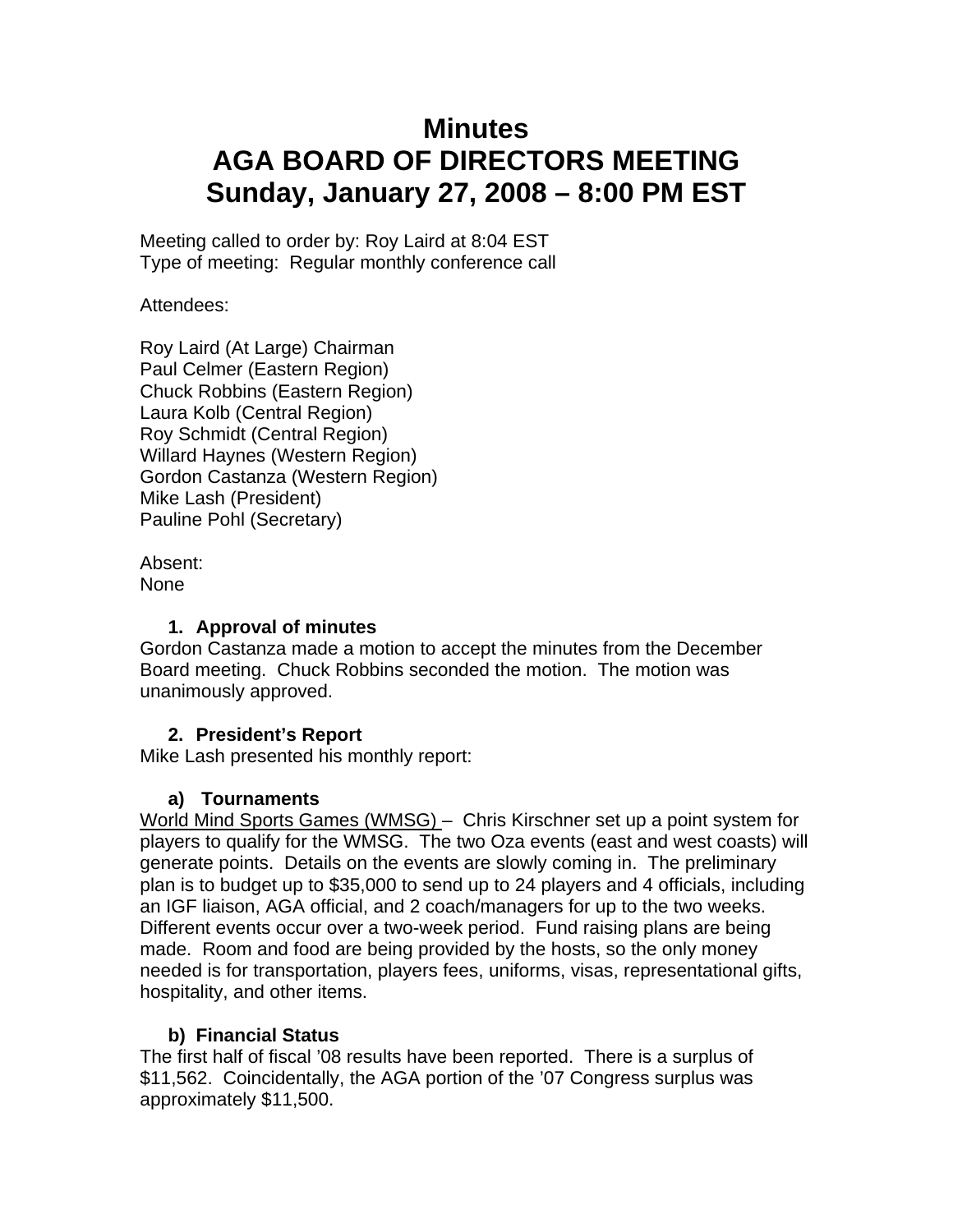#### **c) Congress Policy Statement**

There is a draft version of a Memorandum of Understanding (MOU) between the AGA and future Congress organizers being discussed. There was some discussion on some of the controversial aspects, such as tournament director selection and uses of profits. Willard Haynes made a motion to table the discussion of the MOU until next month so Lash can incorporate the suggestions from the Board into a new draft. Roy Schmidt seconded the motion and the vote was unanimous to table the discussion until next month.

#### **d) Web Site Upgrade**

Lash reported that the upgrade isn't proceeding as quickly as he had planned. When he read the fine print of the contract with Internet 4 Associations, there were a lot of questions about charges and fees, I4A's limited responsibility and liability, our rights to our own content, and other items that affect the AGA's financial interest. Lash plans to continue working out the details of the contract with I4A. He anticipates that the costs will be higher than initially expected, but he hopes they will still be within our budget.

(End of President's report)

# **3. Finances**

Roy Laird suggested that the fact that we have a surplus in the first half of the fiscal year budget makes the web upgrade still possible despite the higher costs. Lash reported that most of the surplus comes from higher interest on the AGA's cash balance rather than membership growth. He said membership revenue has been steady between \$55,000 and \$65,000 since he began his term as President.

# **4. Presidential Search Process**

There was a discussion off the record about potential candidates for the soon to be vacant position of President.

# **5. Book Publishing**

Hinoki Press has requested permission from the AGA to pursue rights to the translation of a book that was serialized in the American Go Journal over several issues in the 1980's. Laird asked the Board if there was any objection to allowing the project to go forward. There was discussion of what rights the AGA has to the copyright of the book and the translation. The publisher would have to negotiate separately with the original Japanese publisher as well as the original translator, but he wants assurance from the AGA that we will not pursue profits if he proceeds with the project. Chuck Robbins said that if the AGA has copyright ownership of the material, then we should be compensated on a percentage basis with royalty payments.